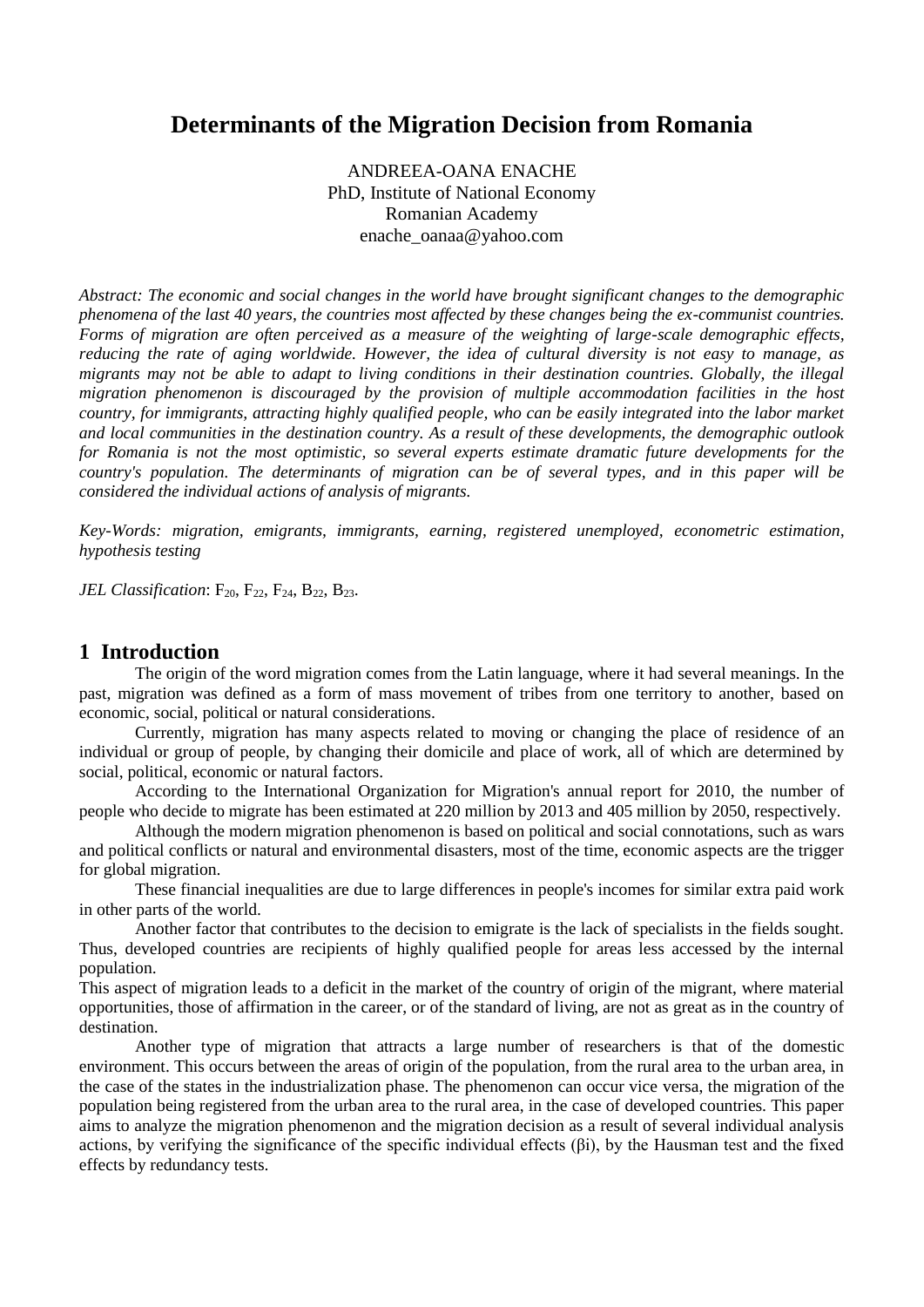#### **2 Literature review**

In the literature, the migratory phenomenon is defined in several ways, but several specialists believe that it is a form of mobility of individuals, from one territory to another, crossing administrative boundaries to settle for a period delimited by time or for an indefinite period, in order to have access to economic, social and environmental resources in the destination area (Roman, 2010).

At the same time, the effects of migration help to create a dynamic balance on the natural increase of a country's population, so that the demographic balance is restored by slowing down the aging rate and increasing the birth rate (Newell, 1988).

The migratory phenomenon contributes to the cultural changes generated in correlation with the effects of globalization felt worldwide (Zelinsky, 1966), which involves in its dynamics and social and political economic factors, through the differences between the two types of population structures. Social, linguistic, political, environmental, and religious aspects create differences between cultures, but with the magnitude of the migration phenomenon, these differences tend to diminish (Trewartha, 1969). The idea of restricting sociocultural barriers can create both advantages and disadvantages for the population. The positive effects are observed by attracting highly trained migrants in areas that require a large number of specialists, the term brain drain is met, but they can also create problems by eliminating the national heritage values specific to the host country.

Viewed from another perspective, the migration decision may be based on Maslow's needs pyramid theory. An individual may migrate out of a desire to solve certain problems, such as physiological (food, water and environment), security, social, development and self-sufficiency.

Therefore, the migratory phenomenon sums up a multitude of influencing factors, resources and effects, which contribute to the increase of migratory flows, with changes in meaning and intensity. The implications of migration in this conglomeration of forces must be carefully managed by the states involved, as they can lead to socio-economic problems. The countries of origin, through the loss of brains, can slow down the pace of economic growth and technological advancement, but also the natural increase of life and the birth rate will be decreasing. The benefits observed due to migration in the countries of origin mainly refer to the amount of remittances sent by them as external capital flows.

### **3 Methodology**

In order to analyze the problem of migration in Romania, data will be used on the number of emigrants and permanent immigrants, the average monthly nominal earnings and the number of registered unemployed; all these data are collected from the website of the National Institute of Statistics of Romania, as follows:

- Permanent immigrants by sex, macro-regions, development regions and counties of arrival, number of persons, 1991-2020;

- Definitive emigrants by sex, macro-regions, development regions and counties of departure, number of persons, 1990-2020;

- Average monthly net nominal earnings per activity of the national economy at the level of CANE Rev.1 section, categories of employees, macro-regions, development regions and counties (1990-2008) and CANE-Rev. 2 (2008-2020);

- Unemployed registered at the end of the month, by categories of unemployed, sex, macro-regions, regions and counties of development, total registered unemployed (compensated and unpaid), number of persons.

The number of unemployed is calculated and taken into account at the end of the year, because the data on the number of migrants and income are also presented annually.

### **3.1. Definitive immigrants**

Are immigrants with change of residence analysed by sex, macro-regions, development regions and counties of arrival areas, according to the definition of the National Institute of Statistics, persons (of Romanian citizenship) who immigrate to Romania. Immigration is the act by which a person renounces his domicile on the territory of another state and establishes his domicile in Romania.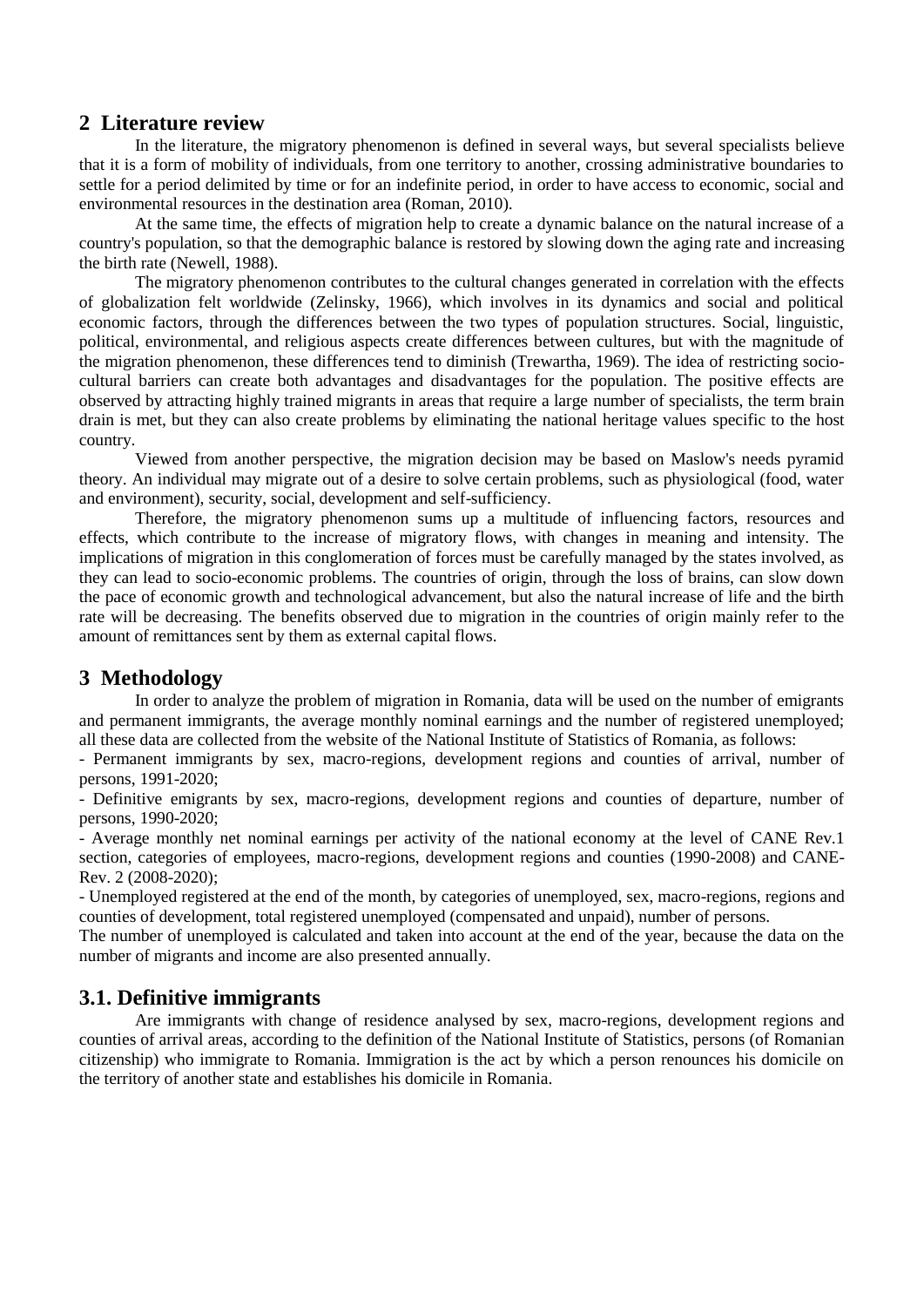

**Figure 1. Total number of permanent immigrants**

Source: National Institute of Statistics, TempoOnline, table POP310A

At the national level, the total number of permanent immigrants has increased especially after 2011, reaching over 65,000 people in 2018 (Figure 1).

#### **3.2. Definitive emigrants**

They are analyzed by sex, macro-regions, development regions and counties of departure represent, according to the INS definition, persons (of Romanian citizenship) who emigrate abroad. Emigration is the act by which a person renounces his domicile in Romania and establishes his domicile on the territory of another state.





Source: National Institute of Statistics, Tempo Online, table POP309A

The number of permanent emigrants reached a maximum (of almost 100 thousand people) in 1990, then, after 1992, it stabilizes at values between 20-30 thousand people per year (Figure 2).

### **3.3. Average monthly net nominal earnings**

It is registered on activities of the national economy at the level of CANE Rev.1 section, categories of employees, macro-regions, development regions and counties, is obtained, according to the INS methodology by subtracting from the gross nominal earnings of: tax, employees' contribution social security contributions, individual state social insurance contributions and employees' contributions to the unemployment insurance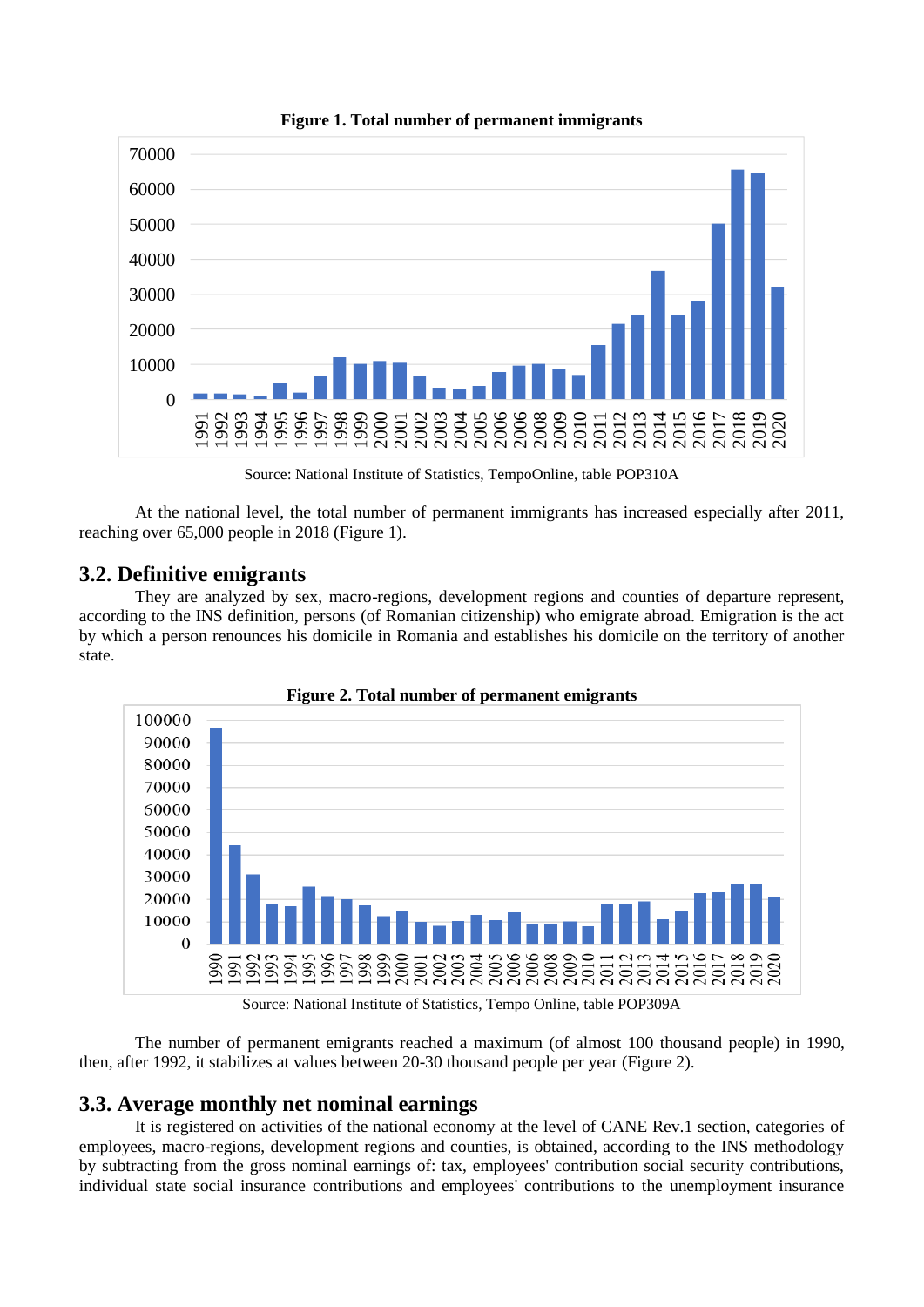budget. Starting with 2018, the net nominal earnings are obtained by deducting from the gross nominal earnings of: tax, social security contribution due by employees and social health insurance contribution due by employees.

The average net monthly earnings are the ratio between the net amounts paid to employees by economic agents in the reference month, regardless of the period for which they are due, and the average number of employees. The average number of employees is a simple arithmetic average calculated based on the daily staff of employees in that month.





Source: National Institute of Statistics, Tempo Online, table FOM110A



**Figure 4. Average monthly net nominal earnings**

Source: National Institute of Statistics, Tempo Online, tables FOM106A and FOM106E

Employees who are not full-time employees are included in the average number in proportion to the working time provided for in the employment contract. Only the persons who have been paid for that month are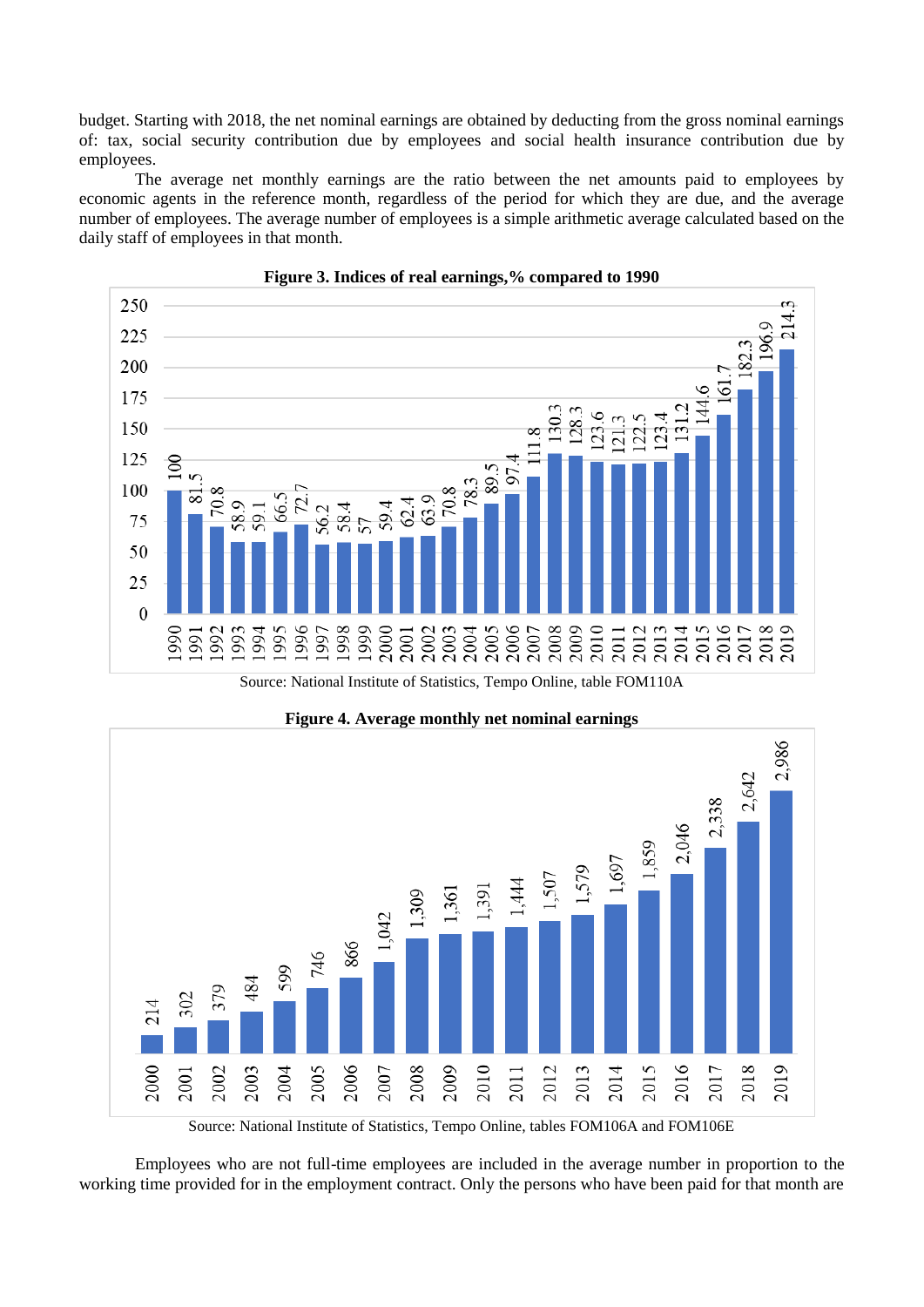included in the number of employees taken into account. Not taken into account: employees on unpaid leave, on strike, posted to work abroad and those whose employment contract / employment relationship has been suspended.

## **3.4. Registered unemployed**

They are by categories of unemployed, sex, macro-regions, development regions and counties refer to the total number of unemployed registered with the National Agency for Employment, according to law no. 76/2002 on unemployment insurance systems and employment stimulation.



**Figure 5. Registered unemployed at the end of the year**

Source: National Institute of Statistics, Tempo Online, table SOM101B

For the purposes of the new law, the registered unemployed person is the person who cumulatively meets the following conditions:

a) is looking for a job from the age of at least 16 and until the retirement conditions are met;

b) the state of health and the physical and mental capacities make her fit to perform a job;

c) does not have a job, does not earn income or earns from activities authorized by law, income lower than the value of the reference social indicator of unemployment insurance and employment stimulation, in force;

d) is available to start work in the next period if a job is found;

e) is registered with the National Agency for Employment.

They are assimilated to the unemployed and graduates of educational institutions and graduates of special schools for people with disabilities, aged at least 16 years, who, in a period of 60 days after graduation, failed to get a job according to professional training.

### **4 Conclusion**

Migration is the meeting of early times, which accompanied the development of human societies, and its size, shape and intensity, as well as other characteristics being quantified by a multitude of indicators.

Migration, as well as temporary migration, is a definitive response to the evolution of society, economies and the social environment. People have always migrated across borders, making intercultural exchanges and better living conditions.

As disadvantages of migration, we can consider the depopulation of some areas / regions, the uprooting of families and the psychological problems that can affect children left at home.

Migration is a phenomenon specific to the process of globalization. Global migration falls into several categories: low-skilled labor migration, illegal migration, international business travel, human trafficking and smuggling, political asylum and refugee protection, and so on. a.m.d, the most irregular indicator being labor migration.